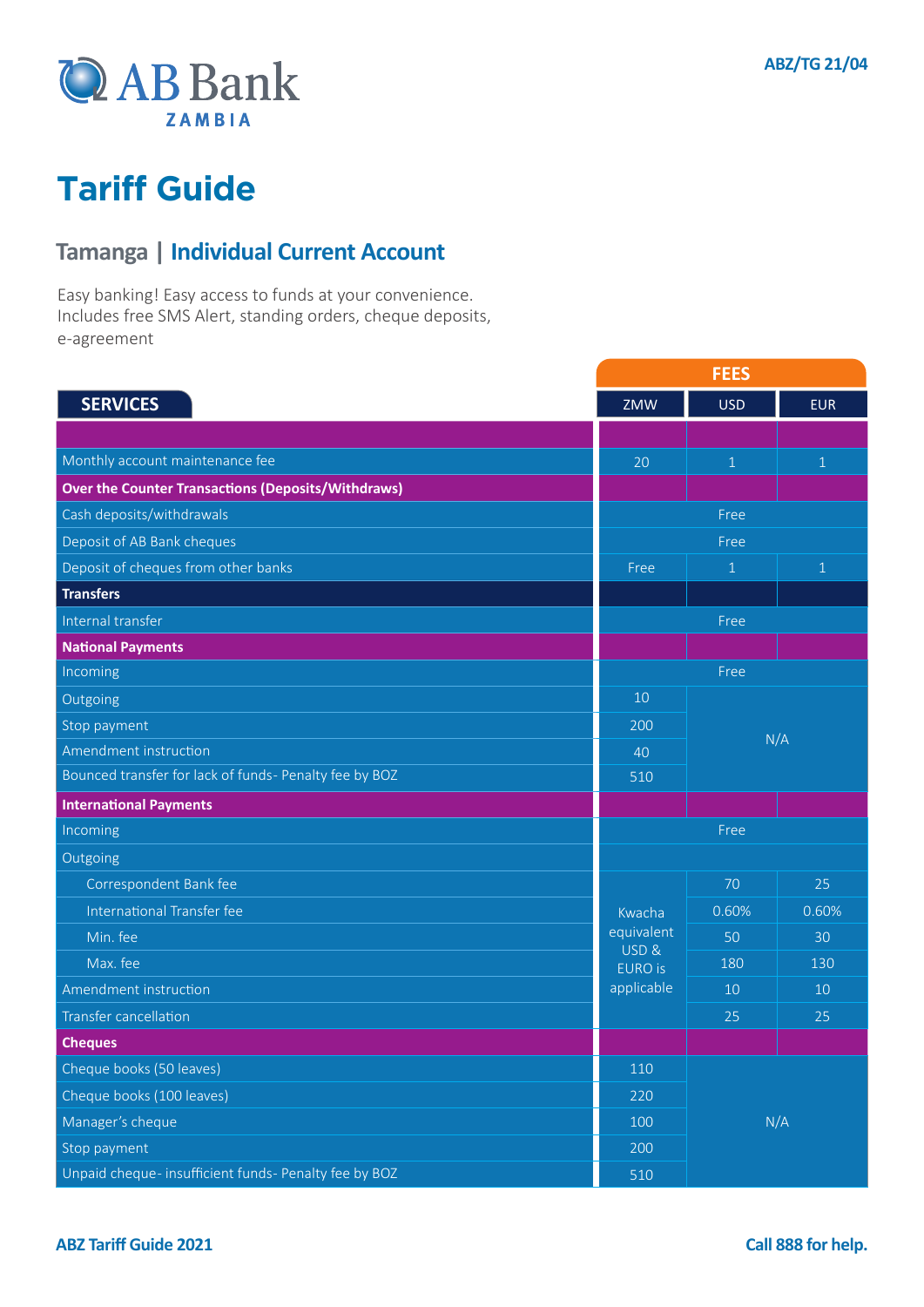

### **Tamanga | Individual Current Account**

|                                                                | <b>FEES</b>                   |                |                |
|----------------------------------------------------------------|-------------------------------|----------------|----------------|
| <b>SERVICES</b>                                                | <b>ZMW</b>                    | <b>USD</b>     | <b>EUR</b>     |
| <b>Other Payment Services</b>                                  |                               |                |                |
| ZRA tax payments                                               | N/A<br>100                    |                |                |
| <b>FOREX</b>                                                   | As per prevailing daily rates |                |                |
| Letters upon client's request                                  | 100                           | 5              | 5              |
| Filed document request (> 30 days) - except mortgage documents | 100                           | 5              | 5              |
| <b>Bank Statement</b>                                          |                               |                |                |
| Bank statement < 30 days                                       | Free                          |                |                |
| Bank statement > 30 days                                       | ZMW 5 per page                |                |                |
| <b>Others</b>                                                  |                               |                |                |
| Dormant account fee (after 1 year without transactions)        | N/A                           |                |                |
| Account closing fee (account > 6 months old)                   | Free                          |                |                |
| Account closing fee (account < 6 months old)                   | 30                            | $\overline{2}$ | $\overline{2}$ |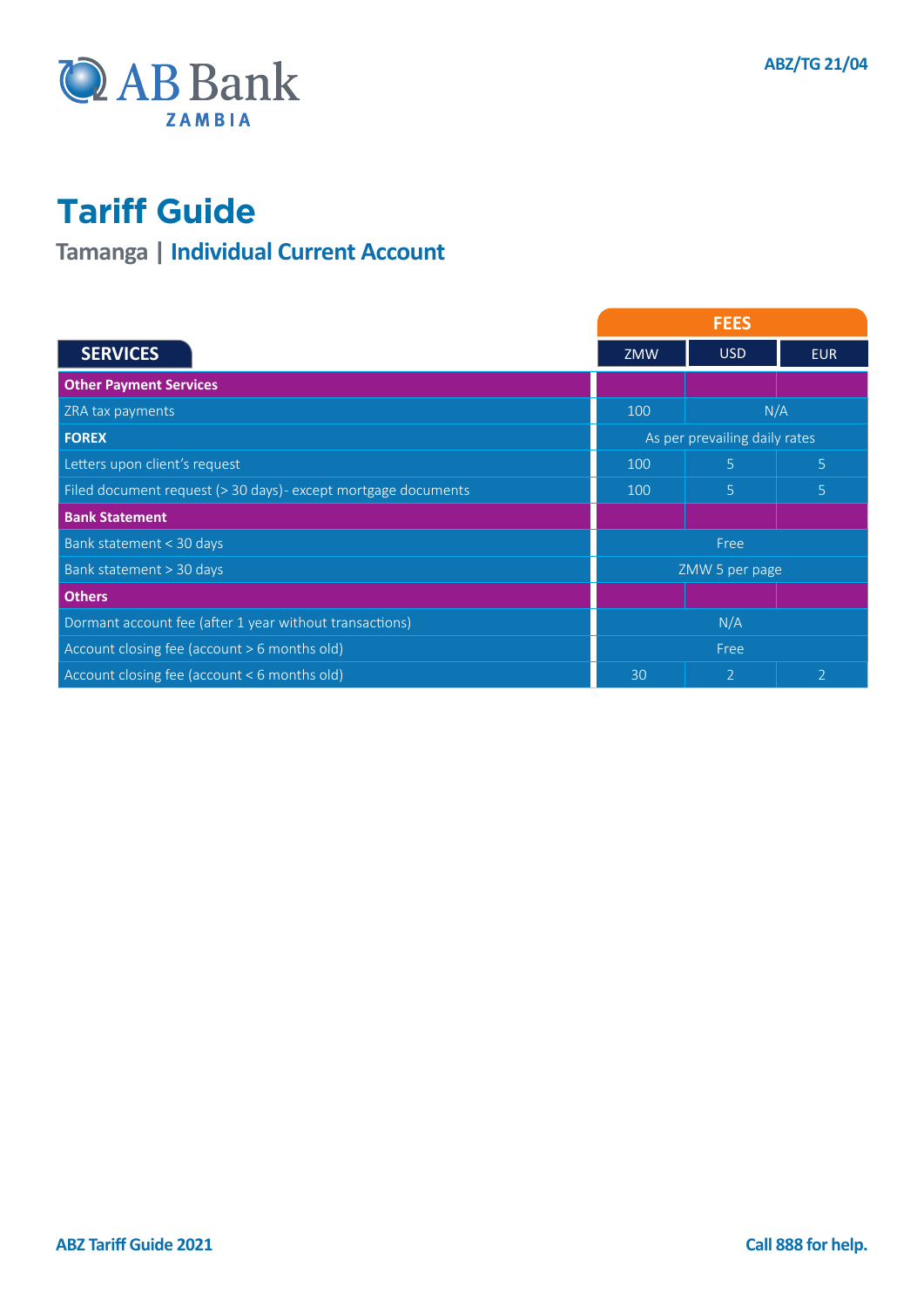

#### **Tamanga Plus | Individual Premium Current Account**

Easy banking! Easy access to funds at your convenience. Includes SMS Alert, one cheque book, standing orders, free cheque deposit, e-agreement, national transfers.

|                                                           | <b>FEES</b> |            |  |
|-----------------------------------------------------------|-------------|------------|--|
| <b>SERVICES</b>                                           | ZMW         |            |  |
|                                                           |             |            |  |
| Monthly account maintenance fee                           |             | 75         |  |
| <b>Over the Counter Transactions (Deposits/Withdraws)</b> |             |            |  |
| Cash deposits/withdrawals                                 |             |            |  |
| Deposit of AB Bank cheques                                |             | Free       |  |
| Deposit of cheques from other banks                       |             |            |  |
| <b>Transfers</b>                                          |             |            |  |
| Internal transfer                                         |             | Free       |  |
| <b>National Payments</b>                                  |             |            |  |
| Incoming /Outgoing                                        |             | Free       |  |
| Stop payment                                              | Free        |            |  |
| Amendment instruction                                     | Free        |            |  |
| Bounced transfer for lack of funds- Penalty fee by BOZ    | 510         |            |  |
| <b>International Payments</b>                             | <b>USD</b>  | <b>EUR</b> |  |
| Incoming                                                  | Free        |            |  |
| Outgoing*                                                 |             |            |  |
| Correspondent Bank fee                                    | 70          | 25         |  |
| International Transfer fee                                | 0.60%       | 0.60%      |  |
| Min. fee                                                  | 30          | 20         |  |
| Max. fee                                                  | 100         | 80         |  |
| Amendment instruction                                     | Free        | Free       |  |
| Foreign currency transfer cancellation                    | 10          | 10         |  |
| <b>Cheques</b>                                            | ZMW         |            |  |
| Cheque books (50 leaves)                                  | 110         |            |  |
| Cheque books (100 leaves)                                 | 220         |            |  |
| Manager's cheque                                          | 100         |            |  |
| Unpaid cheque for lack of funds- Penalty fee by BOZ       | 510         |            |  |

*\*All fees depicted in USD and EUR will be charged in Kwacha according to the AB Bank Zambia exchange rate on the transaction date.*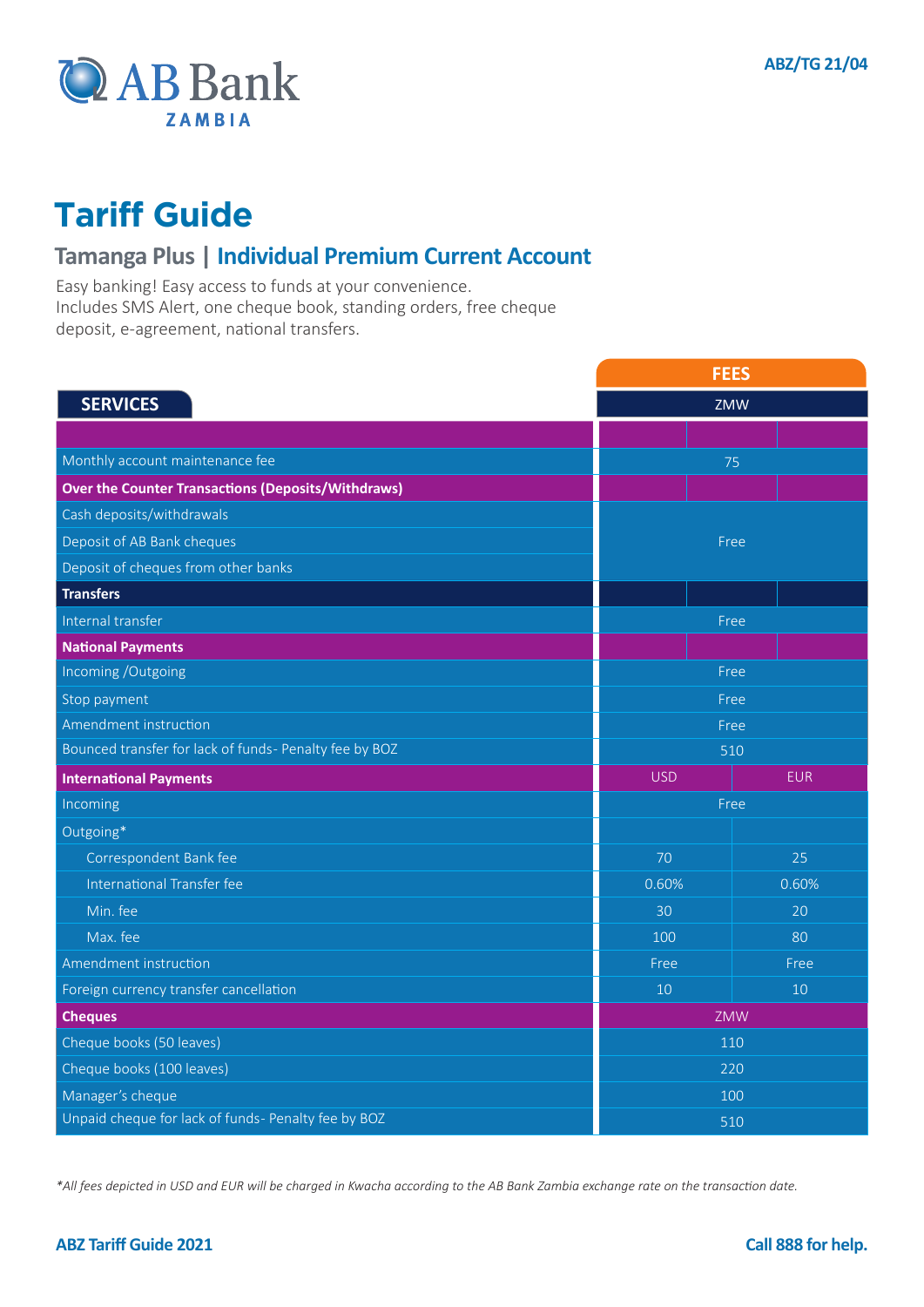

### **Tamanga Plus | Individual Premium Current Account**

|                                                                | <b>FEES</b>                   |  |
|----------------------------------------------------------------|-------------------------------|--|
| <b>SERVICES</b>                                                | <b>ZMW</b>                    |  |
| <b>Other Payment Services</b>                                  |                               |  |
| ZRA tax payments                                               | 100                           |  |
| <b>FOREX</b>                                                   | As per prevailing daily rates |  |
| Letters upon client's request                                  | 100                           |  |
| Filed document request (> 30 days) - except mortgage documents | 100                           |  |
| <b>Bank statement</b>                                          |                               |  |
| e-Bank statement upon client request                           | Free                          |  |
| Bank statement > 30 days                                       | 5 per page                    |  |
| <b>Others</b>                                                  |                               |  |
| Dormant account fee                                            | N/A                           |  |
| Account closing fee                                            | Free                          |  |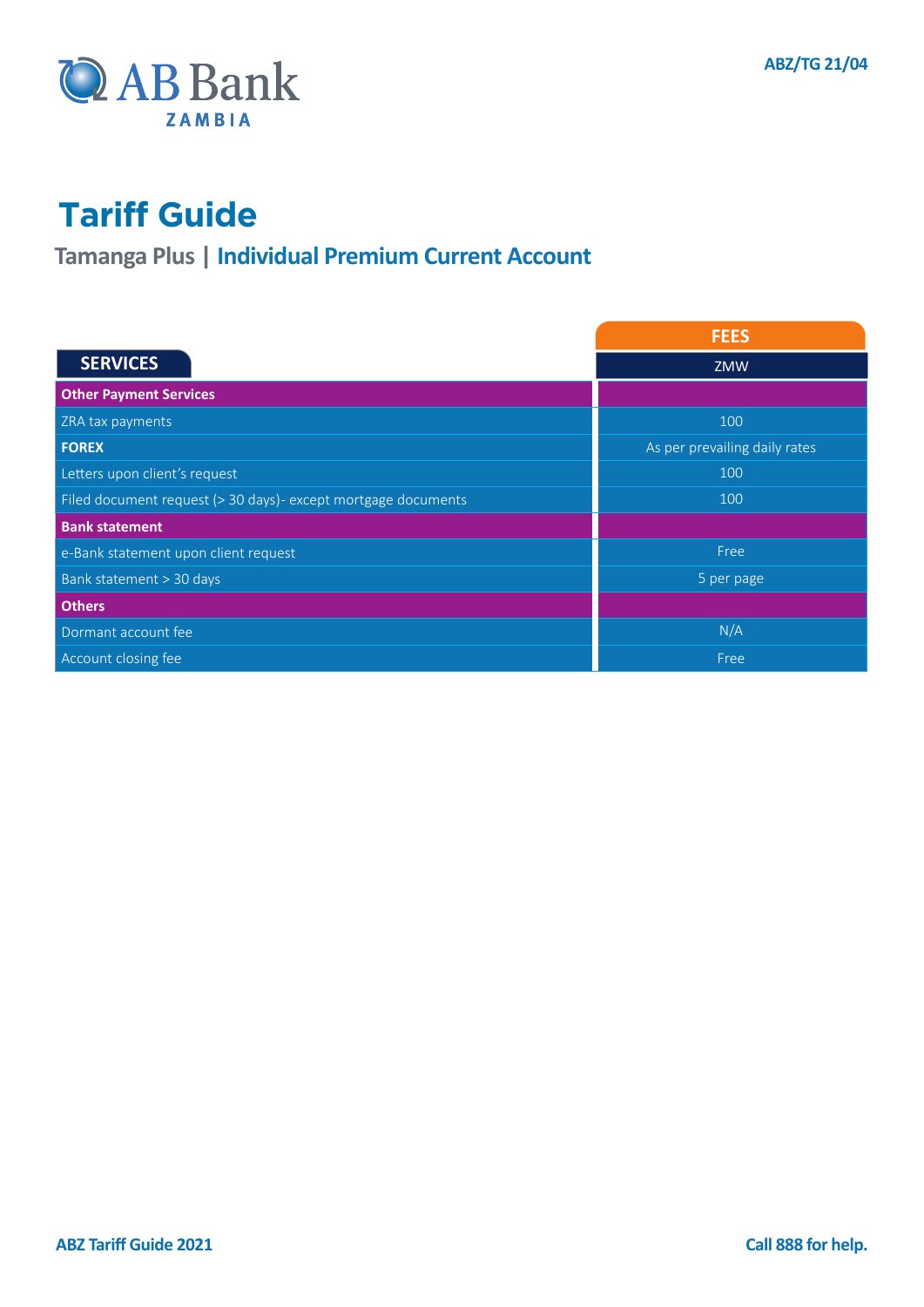

#### **Mukula | Corporate Current Account**

Affordable banking at your convenience.

Includes SMS Alert, one cheque book, standing orders, free cheque deposits,

national transfers, e-agreement

|                                                                     | <b>FEES</b>        |                  |                |
|---------------------------------------------------------------------|--------------------|------------------|----------------|
| <b>SERVICES</b>                                                     | ZMW                | <b>USD</b>       | <b>EUR</b>     |
|                                                                     |                    |                  |                |
| Monthly account maintanance fee                                     | 100                | $\overline{5}$   | $\overline{5}$ |
| <b>Over the Counter Transactions (Deposits/Withdraws)</b>           |                    |                  |                |
| Cash deposits/withdrawals                                           |                    | Free             |                |
| Deposit of AB Bank cheques                                          | Free               |                  |                |
| Deposit of cheques from other banks                                 | Free               | $\mathbf{1}$     | $\overline{1}$ |
| <b>Transfers</b>                                                    |                    |                  |                |
| Internal transfer                                                   |                    | Free             |                |
| <b>National Payments</b>                                            |                    |                  |                |
| Incoming/Outgoing                                                   | Free               |                  |                |
| Stop payment                                                        | 200                | N/A<br>40<br>840 |                |
| Amendment instruction                                               |                    |                  |                |
| Bounced transfer for lack of funds- Penalty fee by BOZ              |                    |                  |                |
| <b>International Payments</b>                                       |                    |                  |                |
| Incoming                                                            |                    | Free             |                |
| Outgoing*                                                           |                    |                  |                |
| Correspondent Bank fee                                              |                    | 70               | 25             |
| International Transfer fee                                          | Kwacha             | 0.60%            | 0.60%          |
| Min. fee                                                            | equivalent<br>USD& | 50               | 30             |
| Max. fee                                                            | <b>EURO</b> is     | 180              | 130            |
| Amendment instruction                                               | applicable         | 10               | 10             |
| <b>Transfer cancellation</b>                                        |                    | 25               | 25             |
| <b>Cheques</b>                                                      |                    |                  |                |
| Cheque books (50 leaves)                                            | 110                | N/A              |                |
| Cheque books (100 leaves)                                           | 220                |                  |                |
| Manager's cheque                                                    | 100                |                  |                |
|                                                                     | 200                |                  |                |
| Stop payment<br>Unpaid cheque for lack of funds- Penalty fee by BOZ |                    |                  |                |

*\*Outgoing international transfers will charged at the prevailing ABZ rates on the transaction date*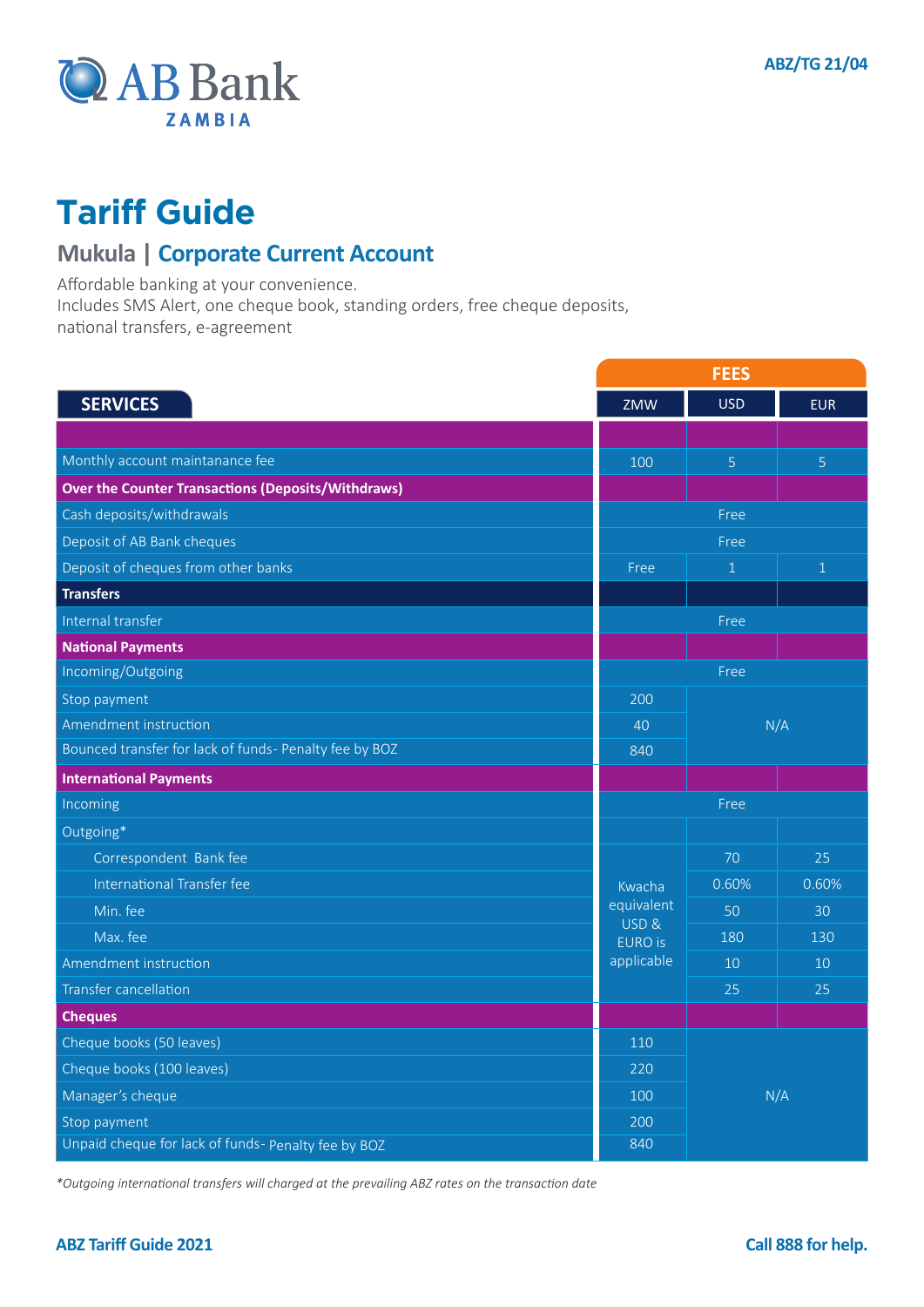

### **Mukula | Corporate Current Account**

|                                                        | <b>FEES</b>                   |            |            |
|--------------------------------------------------------|-------------------------------|------------|------------|
| <b>SERVICES</b>                                        | ZMW                           | <b>USD</b> | <b>EUR</b> |
| <b>Other Payment Services</b>                          |                               |            |            |
| ZRA tax payments                                       | 100                           | N/A        |            |
| <b>FOREX</b>                                           | As per prevailing daily rates |            |            |
| <b>Salary Processing Fees</b>                          |                               |            |            |
| volume transacted - AB Bank Accounts                   | Free                          |            |            |
| volume transacted- other Bank Accounts                 | 1% of total<br>amount         | N/A        |            |
| Letters upon client's request                          | 100                           | 5          |            |
| Filed document (> 30 days) - except mortgage documents | 100                           | 5          |            |
| <b>Bank statement</b>                                  |                               |            |            |
| e-Bank statement upon client request                   | Free                          |            |            |
| Bank statement > 30 days                               | ZMW 5 per page                |            |            |
| <b>Others</b>                                          |                               |            |            |
| Dormant account fee                                    | N/A                           |            |            |
| Account closing fee (account > 6 months old)           | Free                          |            |            |
| Account closing fee (account < 6 months old)           | 100                           |            |            |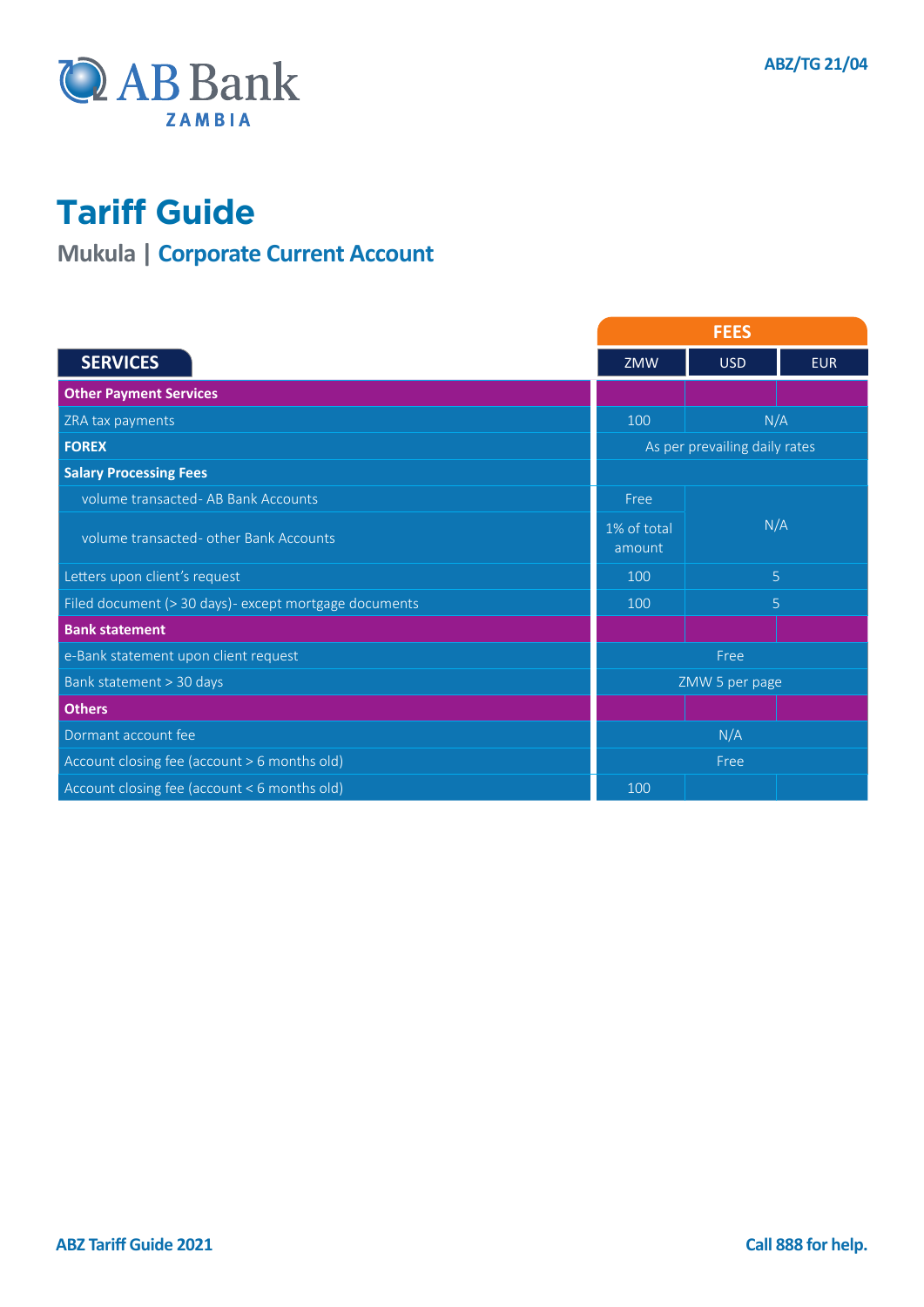

#### **Mukula Plus | Corporate Premium Current Account**

Affordable banking at your convenience. Includes SMS Alert, one cheque book, standing orders, free cheque deposits, national transfers, e-agreement, overdraft. T's and C's apply.

|                                                           | <b>FEES</b>    |                |  |
|-----------------------------------------------------------|----------------|----------------|--|
| <b>SERVICES</b>                                           | ZMW            |                |  |
|                                                           |                |                |  |
| Monthly account maintenance fee                           | 200            |                |  |
| <b>Over the Counter Transactions (Deposits/Withdraws)</b> |                |                |  |
| Cash deposits/withdrawals                                 | Free           |                |  |
| Deposit of AB Bank cheques                                | Free           |                |  |
| Deposit of cheques from other banks                       | Free           |                |  |
| <b>Transfers</b>                                          |                |                |  |
| Internal transfer                                         | Free           |                |  |
| <b>National Payments</b>                                  |                |                |  |
| Incoming                                                  | Free           |                |  |
| Outgoing                                                  | Free           |                |  |
| Stop payment                                              | Free           |                |  |
| Amendment instruction                                     | Free           | N/A            |  |
| Bounced transfer for lack of funds- Penalty fee by BOZ    | 840            |                |  |
| <b>International Payments</b>                             | <b>USD</b>     | <b>EUR</b>     |  |
| Incoming                                                  | Free           |                |  |
| Outgoing*                                                 |                |                |  |
| Correspondent Bank fee                                    | 70             | 25             |  |
| International Transfer fee                                | 0.60%          | 0.60%          |  |
| Min. fee                                                  | 30             | 20             |  |
| Max. fee                                                  | 100            | 80             |  |
| Amendment instruction                                     | $\overline{0}$ | $\overline{0}$ |  |
| <b>Transfer cancellation</b>                              | 10             | 10             |  |
| <b>Cheques</b>                                            | ZMW            |                |  |
| Cheque books (50 leaves)                                  | 110            |                |  |
| Cheque books (100 leaves)                                 | 220            | N/A            |  |
| Manager's cheque                                          | 100            |                |  |
| Unpaid cheque- insufficient funds- Penalty fee by BOZ     | 840            |                |  |

*\* Outgoing international transfers will charged at the prevailing AB Bank Zambia rates on the transaction date*